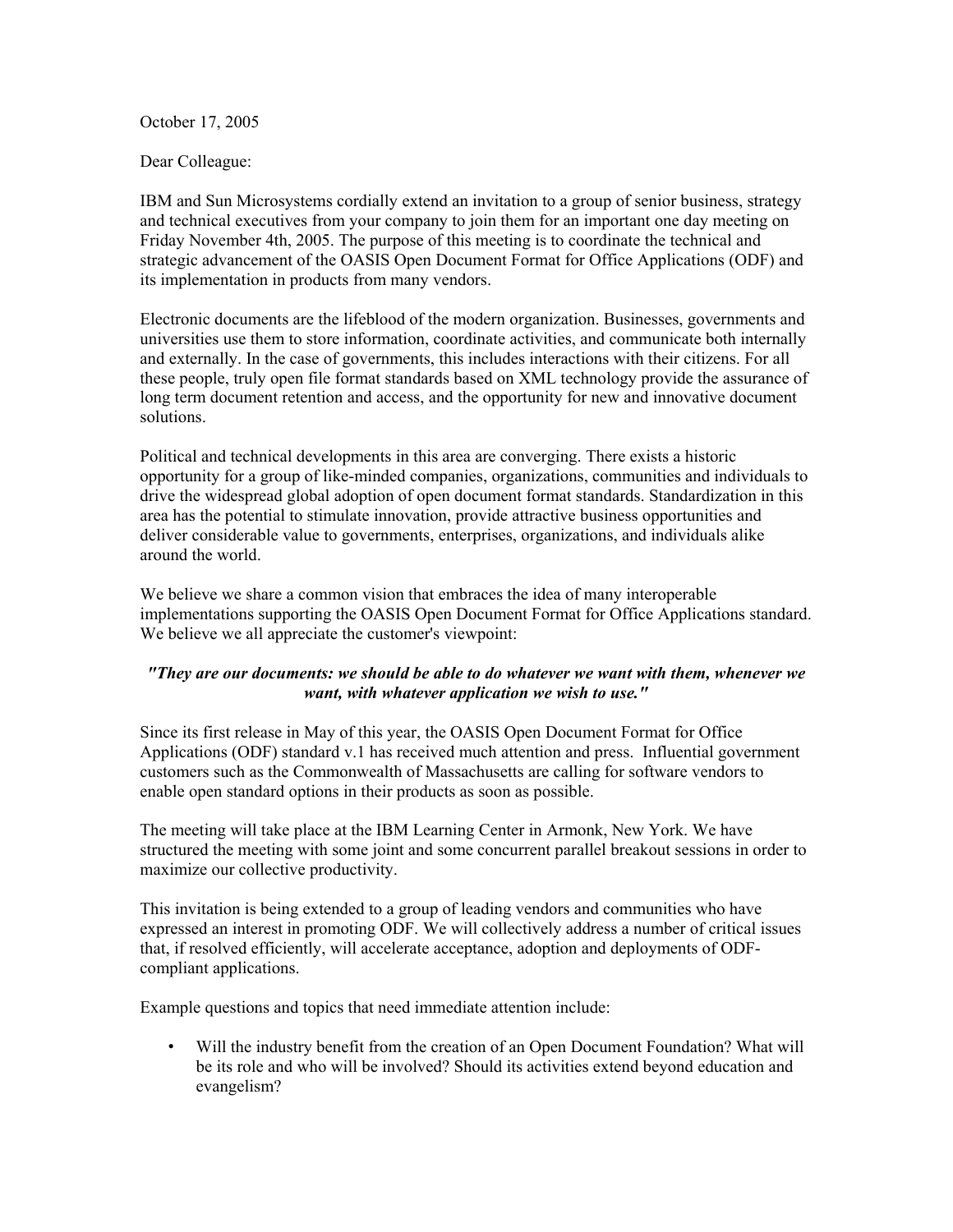- How can we best align the technical and public policy strategic OSF visions of the meeting participants and how will this be reflected in the various ODF implementations?
- Should we establish an ODF Reference Platform, or test suite for certification of interoperability? Are there lessons to be learned and applied based on the experience of the Web Services Interoperability Organization?
- Should we coordinate participants external communications and public policy initiatives in any way to create broad and deep awareness of the issues at stake regarding the emerging ODF standard and its implementations?

Please RSVP by October 28, 2005 to donald harbison@us.ibm.com. If accepting please confirm the details of who will attend from your organization and the roles they have therein. Also, please indicate if you will be able to attend the reception and dinner on Thursday evening, prior to the Friday conference.

Sincerely,

Bob Sutor Simon Phipps Vice President, Standards and Open Source Chief Open Source Officer IBM Sun Microsystems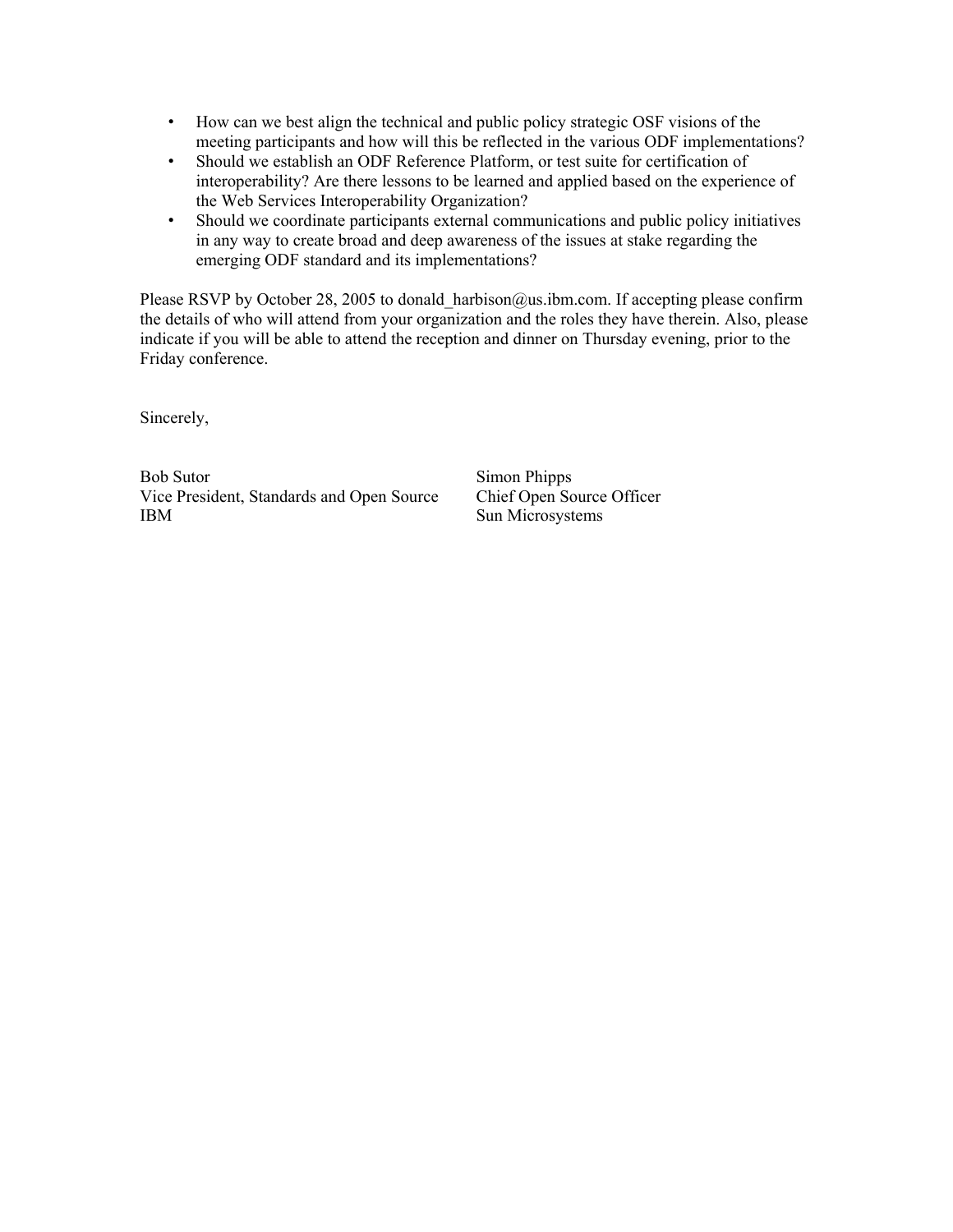## **Reception and Dinner,**

The Learning Center

Thursday, November 3, 2005

06:00 p.m. Reception 07:00 p.m. Dinner

**Agenda (subject to change)** 

The Learning Center

Friday, November 4, 2005

- 08:00 Breakfast / Reception
- 08:30 Welcome & Introductions
- 08:45 Keynote Peter Quinn, CIO, Commonwealth of Massachusetts
- 09:30 Panel Discussion<br>10:30 Breakouts
- **Breakouts** 
	- 1. Governance
		- 2. Technical
		- 3. Public Policy
- 1:00 Working Lunch
- 2:30 Closing Plenary Session
	- Breakout reports summarized
	- Open Discussion
- 4:30 Conclusions and Agreed to Next Actions